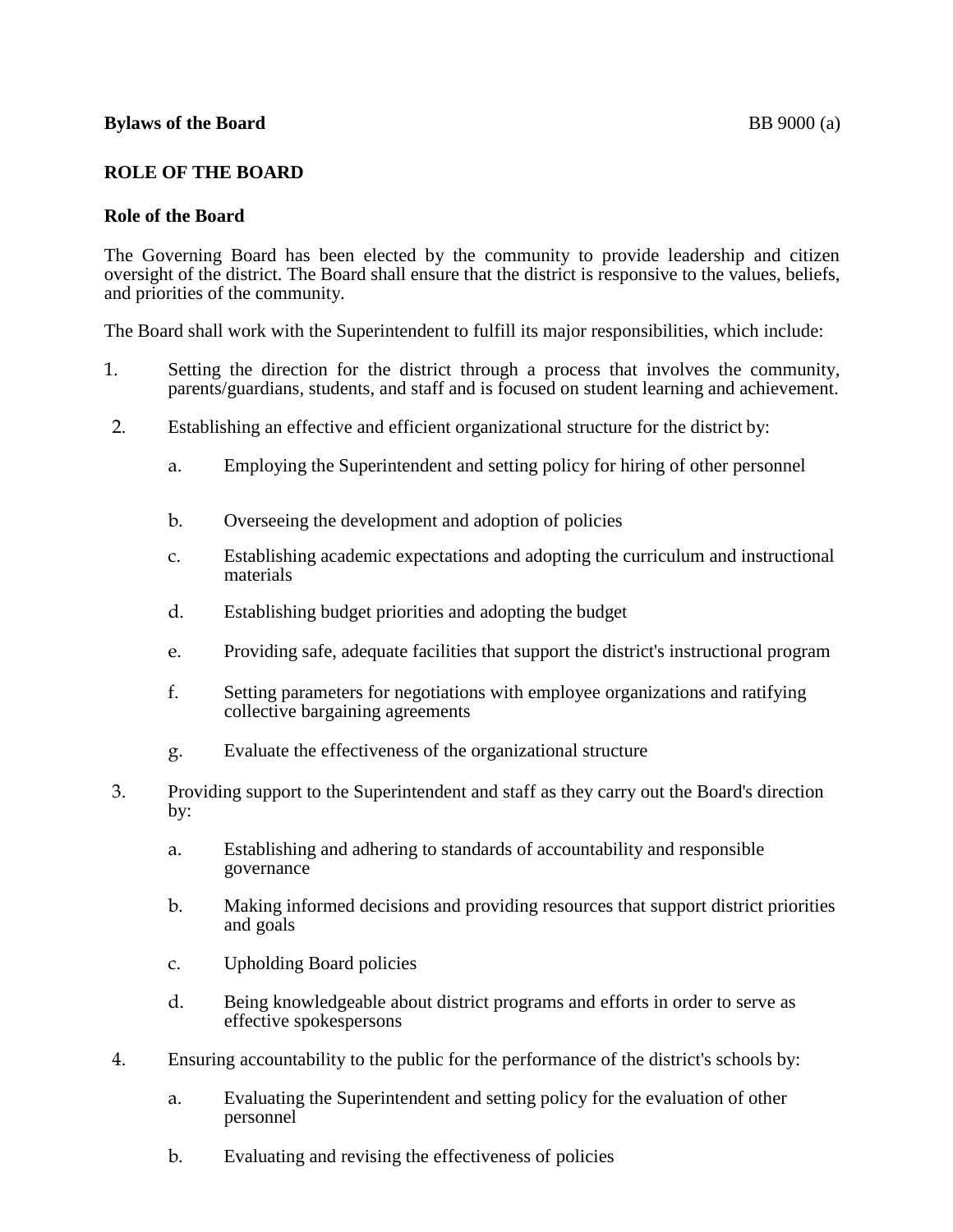#### **ROLE OF THE BOARD** (continued)

- c. Serving as a judicial (hearing) and appeals body in accordance with law, Board policies, and negotiated agreements
- d. Monitoring student achievement and program effectiveness and requiring evaluating program changes as necessary
- e. Monitoring and adjusting district finances
- f. Monitoring and approving the collective bargaining process
- 5. Providing community leadership and advocacy on behalf of students, the district's educational program, and public education in order to build support within the local community and at the state and national levels

The Board is authorized to establish and finance any program or activity that is not in conflict with, inconsistent with, or preempted by law. (Education Code 35160)

**Policy Reference Disclaimer:** These references are not intended to be part of the policy itself, nor do they indicate the basis or authority for the board to enact this policy. Instead, they are provided as additional resources for those interested in the subject matter of the policy.

| <b>State References</b>                | <b>Description</b>                                         |
|----------------------------------------|------------------------------------------------------------|
| Ed. Code 12400-12405                   | Authority to participate in federal programs               |
| Ed. Code 17565-17592                   | Board duties re property maintenance and control           |
| Ed. Code 33319.5                       | Implementation of authority of local agencies              |
| Ed. Code 35000                         | District name                                              |
| Ed. Code 35010                         | Control of district; prescription and enforcement of rules |
| Ed. Code 35020-35046                   | Officers and agents                                        |
| Ed. Code 35100-35351                   | Governing boards                                           |
| Ed. Code 35160-35185                   | Powers and duties                                          |
| Ed. Code 35291                         | Rules (power of governing board)                           |
| Ed. Code 534                           | Duties of governing board (re school district elections)   |
| <b>Management Resources References</b> | Descrintion                                                |

| <b>CSBA</b> Publication                         | Professional Governance Standards, November 2000 |
|-------------------------------------------------|--------------------------------------------------|
| National Schools Boards Association Publication | The Key Work of School Boards, 2000              |
| Website                                         | National School Boards Association               |
| Website                                         | <b>CSBA</b>                                      |
|                                                 |                                                  |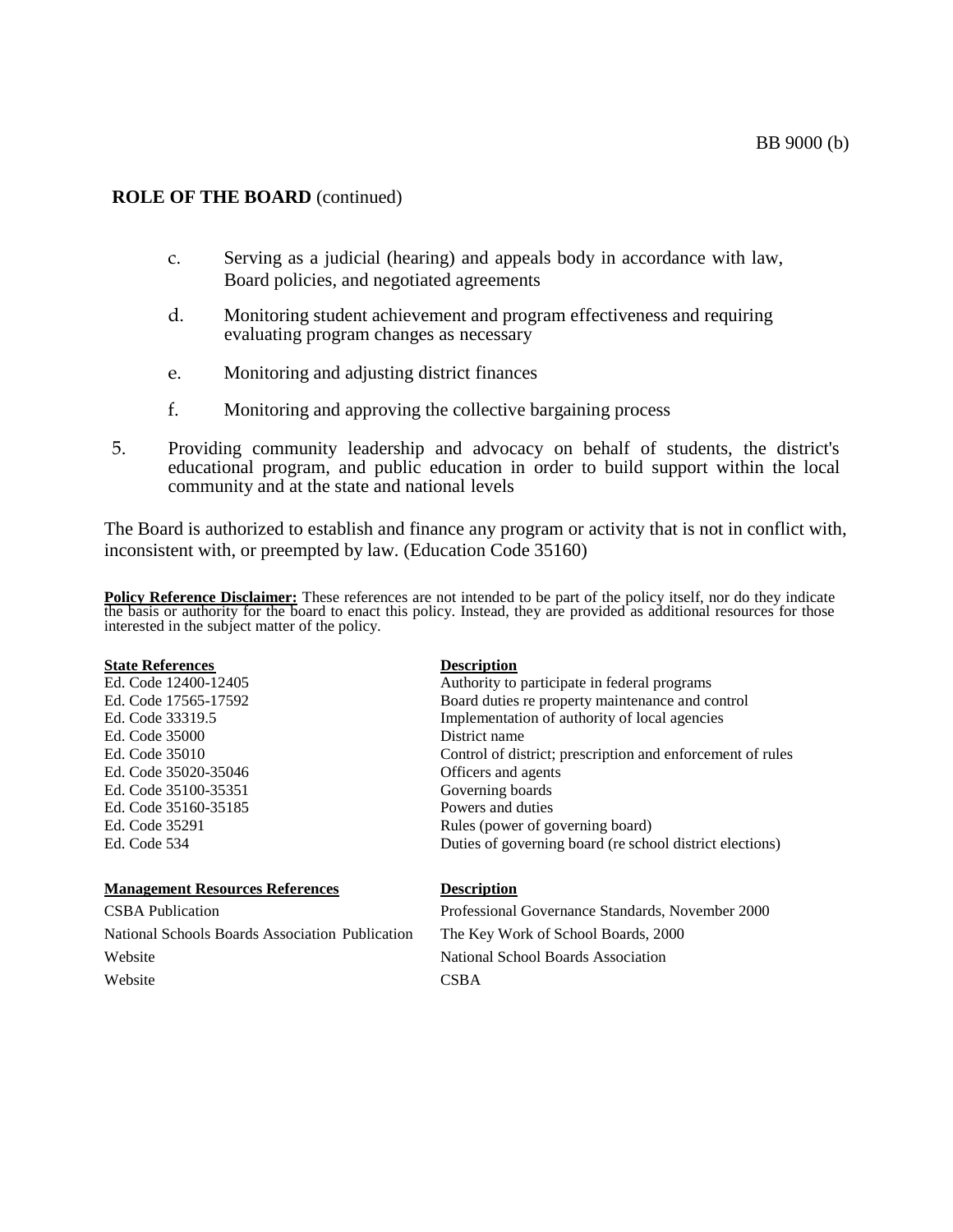# BB 9000 (c)

# **ROLE OF THE BOARD** (continued)

| <b>Cross References</b> | <b>Description</b>                                            |
|-------------------------|---------------------------------------------------------------|
| 0000                    | Vision                                                        |
| 0100                    | Philosophy                                                    |
| 0200                    | Goals For The School District                                 |
| 0500                    | Accountability                                                |
| 0510                    | School Accountability Report Card                             |
| 1000                    | <b>Concepts And Roles</b>                                     |
| 1100                    | Communication With The Public                                 |
| 1112                    | <b>Media Relations</b>                                        |
| 1160                    | <b>Political Processes</b>                                    |
| 1312.1                  | <b>Complaints Concerning District Employees</b>               |
| 1312.2                  | <b>Complaints Concerning Instructional Materials</b>          |
| $1312.2-E(1)$           | <b>Complaints Concerning Instructional Materials</b>          |
| 1312.3                  | <b>Uniform Complaint Procedures</b>                           |
| $1312.3 - E(1)$         | <b>Uniform Complaint Procedures</b>                           |
| $1312.3 - E(2)$         | <b>Uniform Complaint Procedures</b>                           |
| 1312.4                  | Williams Uniform Complaint Procedures                         |
| $1312.4-E(1)$           | Williams Uniform Complaint Procedures                         |
| $1312.4-E(2)$           | Williams Uniform Complaint Procedures                         |
| 1400                    | Relations Between Other Governmental Agencies And The Schools |
| 1700                    | Relations Between Private Industry And the Schools            |
| 2000                    | <b>Concepts And Roles</b>                                     |
| 2110                    | Superintendent Responsibilities And Duties                    |
| 2111                    | <b>Superintendent Governance Standards</b>                    |
| 2120                    | Superintendent Recruitment And Selection                      |
| 2121                    | Superintendent's Contract                                     |
| 2140                    | <b>Evaluation Of The Superintendent</b>                       |
| 2210                    | Administrative Discretion Regarding Board Policy              |
| 3000                    | <b>Concepts And Roles</b>                                     |
| 3100                    | <b>Budget</b>                                                 |
| 3312                    | Contracts                                                     |
| 3460                    | Financial Reports And Accountability                          |
| 3517                    | <b>Facilities Inspection</b>                                  |
| 4000                    | <b>Concepts And Roles</b>                                     |
| 4030                    | Nondiscrimination In Employment                               |
| 4111                    | <b>Recruitment And Selection</b>                              |
| 4115                    | Evaluation/Supervision                                        |
| 4117.3                  | <b>Personnel Reduction</b>                                    |
| 4118                    | Dismissal/Suspension/Disciplinary Action                      |
| 4140                    | <b>Bargaining Units</b>                                       |
| 4141                    | Collective bargaining Agreement                               |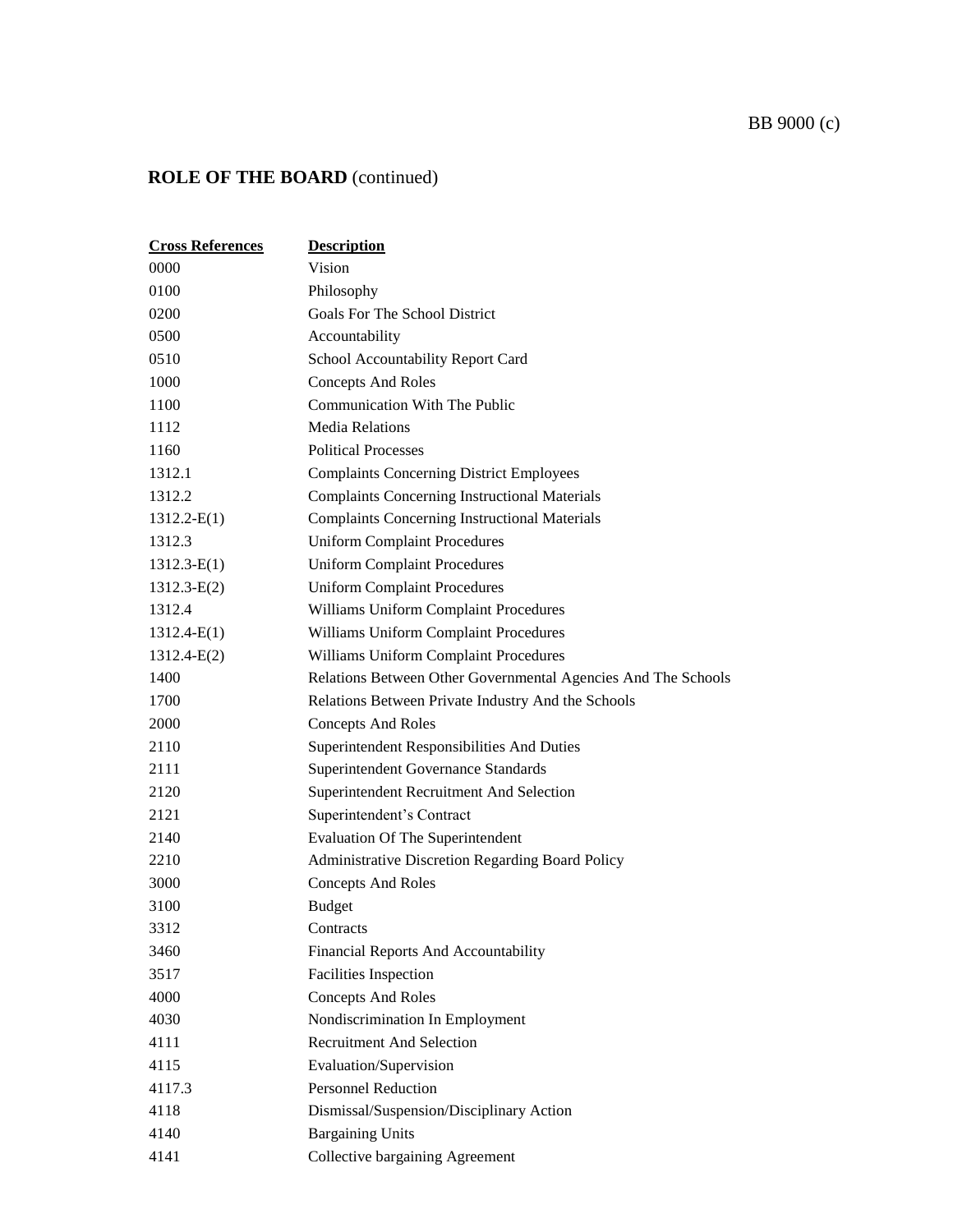# BB 9000 (d)

### **ROLE OF THE BOARD** (continued)

| 4141.6        | <b>Concerted Action/Work Stoppage</b>                      |
|---------------|------------------------------------------------------------|
| 4143          | Negotiations/Consultation                                  |
| 4143.1        | Public Notice – Personnel Negotiations                     |
| 4144          | Complaints                                                 |
| 4211          | <b>Recruitment And Selection</b>                           |
| 4215          | Evaluation/Supervision                                     |
| 4218          | Dismissal/Suspension/Disciplinary Action                   |
| 4240          | <b>Bargaining Units</b>                                    |
| 4241          | <b>Collective Bargaining Agreement</b>                     |
| 4241.6        | <b>Concerted Action/Work Stoppage</b>                      |
| 4243          | Negotiations/Consultation                                  |
| 4243.1        | Public Notice - Personnel Negotiations                     |
| 4244          | Complaints                                                 |
| 4311          | <b>Recruitment And Selection</b>                           |
| 4315          | Evaluation/Supervision                                     |
| 4340          | <b>Bargaining Units</b>                                    |
| 4344          | Complaints                                                 |
| 5116.1        | <b>Intradistrict Open Enrollment</b>                       |
| 5117          | <b>Interdistrict Attendance</b>                            |
| 5119          | <b>Students Expelled From Other Districts</b>              |
| 5125.3        | <b>Challenging Student Records</b>                         |
| 5144.1        | <b>Suspension And Expulsion/Due Process</b>                |
| 6000          | <b>Concepts And Roles</b>                                  |
| 6011          | <b>Academic Standards</b>                                  |
| 6141          | <b>Curriculum Development And Evaluation</b>               |
| 6142.3        | Civic Education                                            |
| 6142.4        | Service Learning/Community Service Classes                 |
| 6142.94       | History-Social Science Instruction                         |
| 6146.1        | <b>High School Graduation Requirements</b>                 |
| 6146.5        | Elementary/Middle School Graduation Requirements           |
| 6159.1        | Procedural Safeguards And Complaints For Special Education |
| 6161.1        | Selection And Evaluation Of Instructional Materials        |
| $6161.1-E(1)$ | <b>Selection And Evaluation Of Instructional Materials</b> |
| 6162.5        | <b>Student Assessment</b>                                  |
| 6162.51       | <b>State Academic Achievement Tests</b>                    |
| 6164.6        | Identification And Education Under Section 504             |
| 6190          | <b>Evaluation Of The Instructional Program</b>             |
| 7000          | <b>Concepts And Roles</b>                                  |
| 7110          | <b>Facilities Master Plan</b>                              |
| 7150          | Site Selection And Development                             |
| 7210          | <b>Facilities Financing</b>                                |
|               |                                                            |